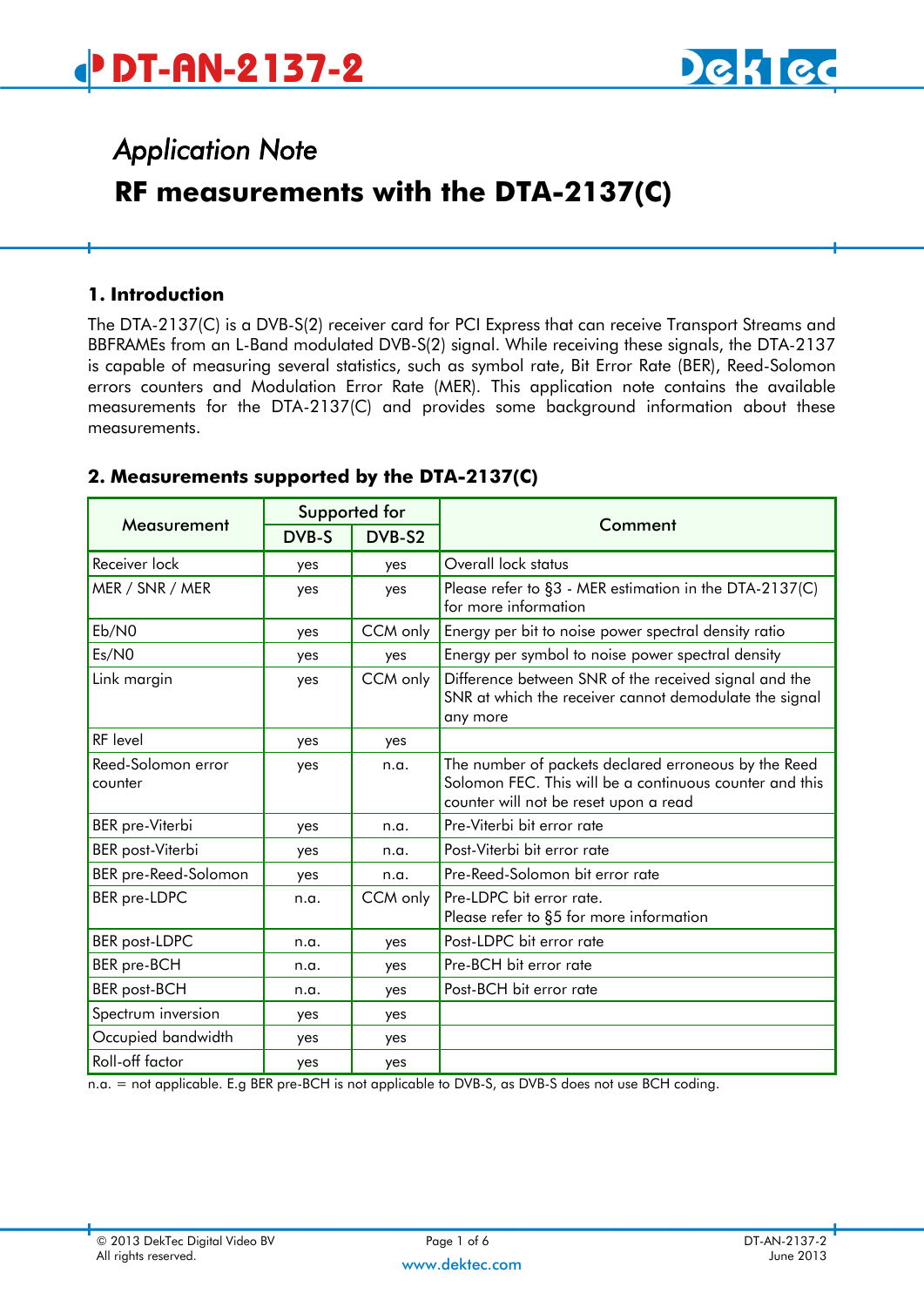### <span id="page-1-0"></span>**3. MER estimation in the DTA-2137(C)**

The modulation error ratio or MER is a measure used to quantify the performance of a digital receiver. MER is closely related to the signal-to-noise ratio. If we assume that the transmitter does not introduce systematic errors such as I/Q unbalance (a valid assumption in practice), MER is equivalent to the signal-to-noise ratio of the signal.

**Note:** SNR, CNR, Es/N0 and MER are *equivalent* if the signal contains no systematic errors

The functional block diagram below shows how the demodulator on the DTA-2137(C) estimates MER. The tuner receives the DVB-S2 signal and demodulates it into I and Q. A Timing Recovery block extracts the symbol clock, which is used to sample I and Q. The result is the "measured" position of the constellation points, which are also mapped to the nearest "ideal" points in the constellation diagram. The difference between the two is the "error vector". The Root Mean Square of the error vector is taken, followed by a low-pass filter. The final result is a MER estimate.



**Note**: If the signal power is low or there is a lot of noise (low value of SNR/MER), the nearest constellation point may not always be the correct one. The demodulator will correct the error, but it will not reconstruct the originally intended symbol. What this means is that at very low SNR/MER, the MER estimate of the demodulator will be a bit too high. The actual MER is lower (=worse) than the MER estimate.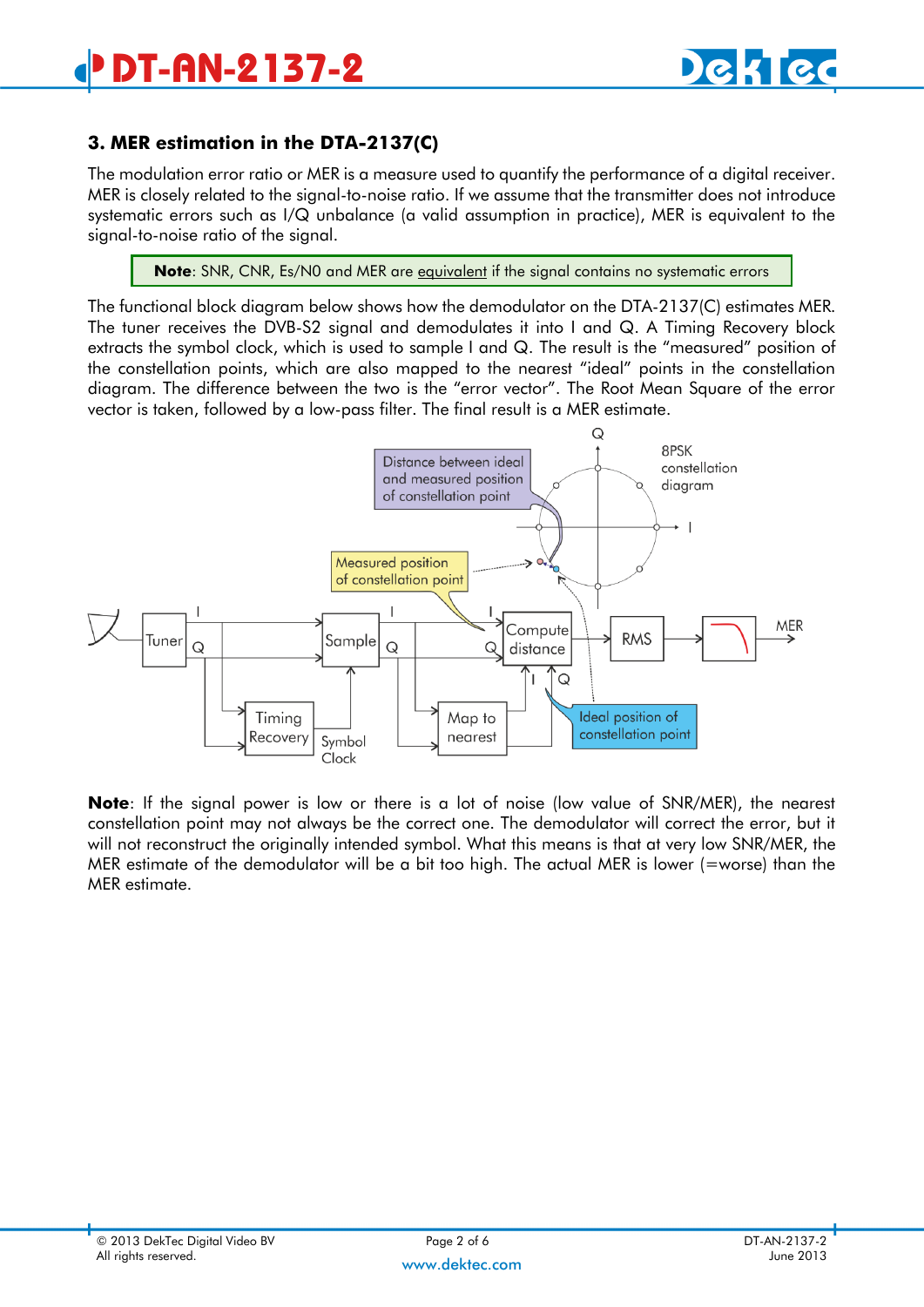

#### **4. Accuracy of MER measurements in the DTA-2137(C)**

In order for the DTA-2137(C) to perform an accurate MER measurement, the power level of the applied RF signal needs to be in the range of -30dBm to -50dBm. Please find below the accuracy of MER measurements in the DTA-2137(C), for RF signals with the indicated power level.

The RF power level is between -30dBm and -40dBm:

| Measured MER   Accuracy   Description |        |                                                                                                 |  |
|---------------------------------------|--------|-------------------------------------------------------------------------------------------------|--|
| OdB to 22dB                           | $+2dB$ | • The measured MER is accurate in this range                                                    |  |
| 22dB and above                        |        | $\bullet$ The quality of the signal is good<br>• The measured MER is not accurate in this range |  |

The RF power level is between -40dBm and -50dBm:

| Measured MER   Accuracy   Description |        |                                                                                                 |  |
|---------------------------------------|--------|-------------------------------------------------------------------------------------------------|--|
| OdB to 17dB                           | $+2dB$ | $\bullet$ The measured MER is accurate in this range                                            |  |
| 17dB and above                        |        | $\bullet$ The quality of the signal is good<br>• The measured MER is not accurate in this range |  |

The RF power level is -50dBm or lower:

| Measured MER Accuracy Description |                                                  |  |
|-----------------------------------|--------------------------------------------------|--|
|                                   | • The measured MER is not accurate in this range |  |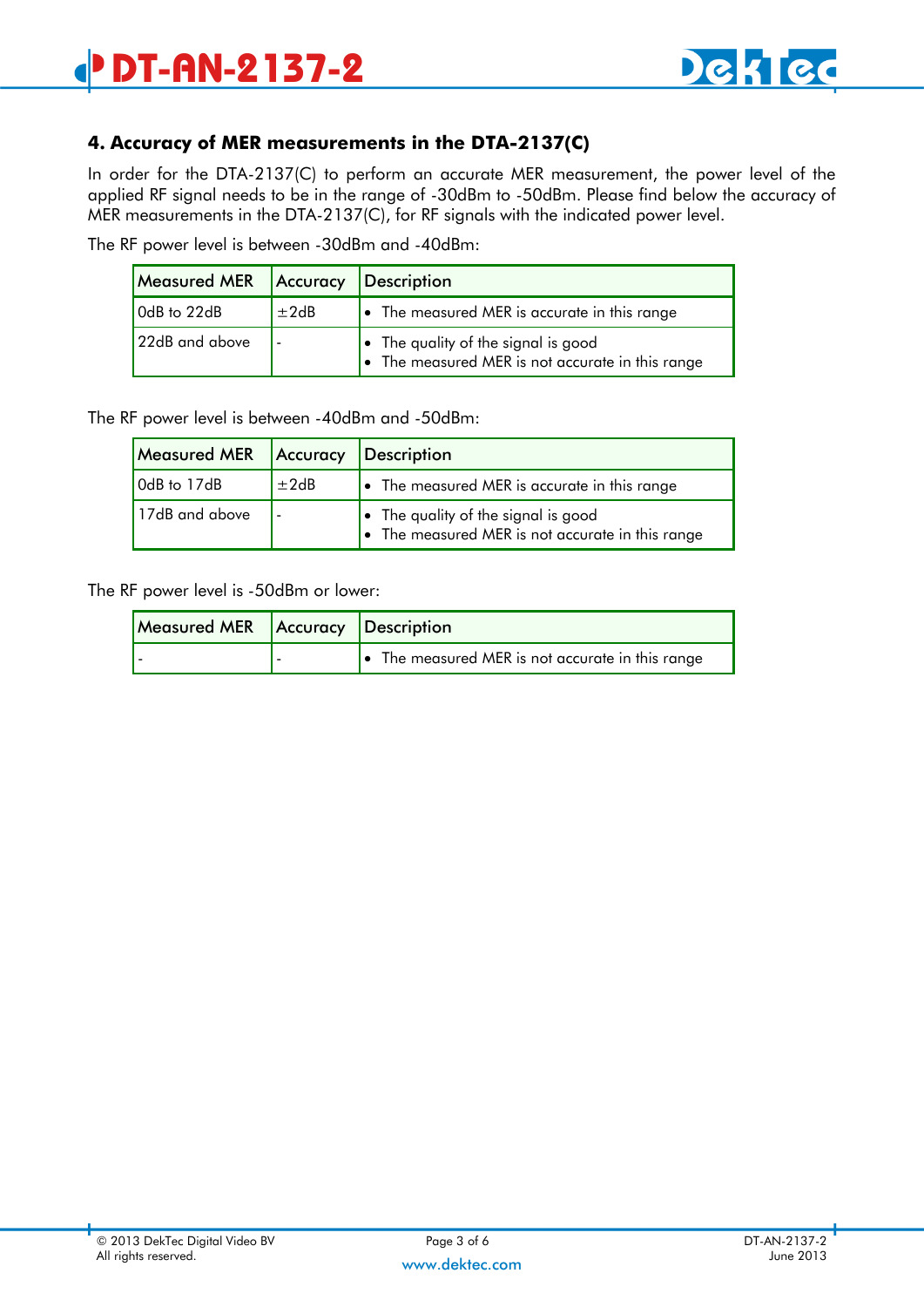

#### <span id="page-3-0"></span>**5. Relation between MER and pre-LDPC BER**

In DVB-S2, the pre-LDPC BER is the bit error rate before any error correction has been applied. It can be computed from the MER for QPSK and 8PSK using the formulas below. The BER is dependent on the modulation type used, so the formulas for QPSK and 8PSK are different.

$$
\begin{cases}\n\text{BER(SNR, QPSK)} = \frac{1}{2} * \text{erfc}\left(\sqrt{\frac{1}{10\left(\frac{-SNR}{10}\right)}} * \frac{1}{\sqrt{2}}\right) \\
\text{BER(SNR, 8PSK)} = \frac{1}{3} * \text{erfc}\left(\sqrt{\frac{1}{10\left(\frac{-SNR}{10}\right)}} * \sin\left(\frac{\pi}{8}\right)\right)\n\end{cases}
$$

**Notes** 

- The function erfc(x) is the complementary error function, see e.g. Wikipedia, "Error function";
- Instead of SNR, MER can also be used as input parameter in these formulas, as under these circumstances SNR and MER are identical;
- These formulas assume that the noise distribution is Gaussian (AWGN channel);
- The BER for APSK schemes is more complex and is also dependent on the code rate used.

These formulas have been validated using DekTec's advanced demodulator simulation software $^{\textrm{\text{!}}}$ , see the table below. The correspondence between theoretical and measured values is good.

| <b>SNR</b> | <b>BER (QPSK)</b> |                | <b>BER (8PSK)</b> |            |
|------------|-------------------|----------------|-------------------|------------|
| (dB)       | measured          | <u>formula</u> | measured          | formula    |
| $-3.0$     | $2.3e-01$         | 2.4e-01        |                   |            |
| $-2.0$     | $2.1e-01$         | $2.1e-01$      |                   |            |
| $-1.0$     | $1.8e-01$         | $1.9e-01$      |                   |            |
| 0.0        | 1.6e-01           | 1.6e-01        |                   |            |
| 1.0        | $1.3e-01$         | $1.3e-01$      |                   |            |
| 2.0        | $1.1e-01$         | $1.0e-01$      |                   |            |
| 3.0        | $8.2e-0.2$        | 7.9e-02        |                   |            |
| 4.0        | 5.8e-02           | 5.6e-02        | $1.4e-01$         | $1.3e-01$  |
| 5.0        | $3.8e-0.2$        | $3.8e-0.2$     | $1.1e-01$         | $1.1e-01$  |
| 6.0        | $2.3e-0.2$        | $2.3e-02$      | $9.3e-0.2$        | $9.3e-02$  |
| 7.0        | $1.3e-02$         | $1.3e-02$      | $7.4e-02$         | 7.5e-02    |
| 8.0        | $5.8e-03$         | $6.0e-03$      | 5.7e-02           | 5.8e-02    |
| 9.0        | 2.3e-03           | $2.4e-03$      | $4.2e-02$         | $4.2e-02$  |
| 10.0       | 7.7e-04           | 7.8e-04        | $2.9e-02$         | $2.9e-02$  |
| 11.0       | $1.9e-04$         | $1.9e-04$      | $1.8e-02$         | 1.8e-02    |
| 12.0       | $3.4e-0.5$        | $3.4e-0.5$     | $1.0e-02$         | $1.0e-02$  |
| 13.0       | $3.9e-06$         | $4.0e-06$      | $5.0e-03$         | $5.2e-03$  |
| 14.0       | $1.9e-07$         | 2.7e-07        | $2.1e-03$         | $2.2e-03$  |
| 15.0       | $0.0e + 00$       | $9.4e-09$      | $7.4e-04$         | 7.8e-04    |
| 16.0       | $0.0e + 00$       | $1.4e-10$      | $2.1e-04$         | $2.1e-04$  |
| 17.0       | $0.0e + 00$       | $7.2e-13$      | $4.1e-0.5$        | $4.2e-0.5$ |
| 18.0       | $0.0e + 00$       | $9.8e-16$      | $5.9e-06$         | 5.7e-06    |

<sup>1</sup> This software has been used amongst others in the DVB working groups for the definition of DVB-T2 and DVB-C2

-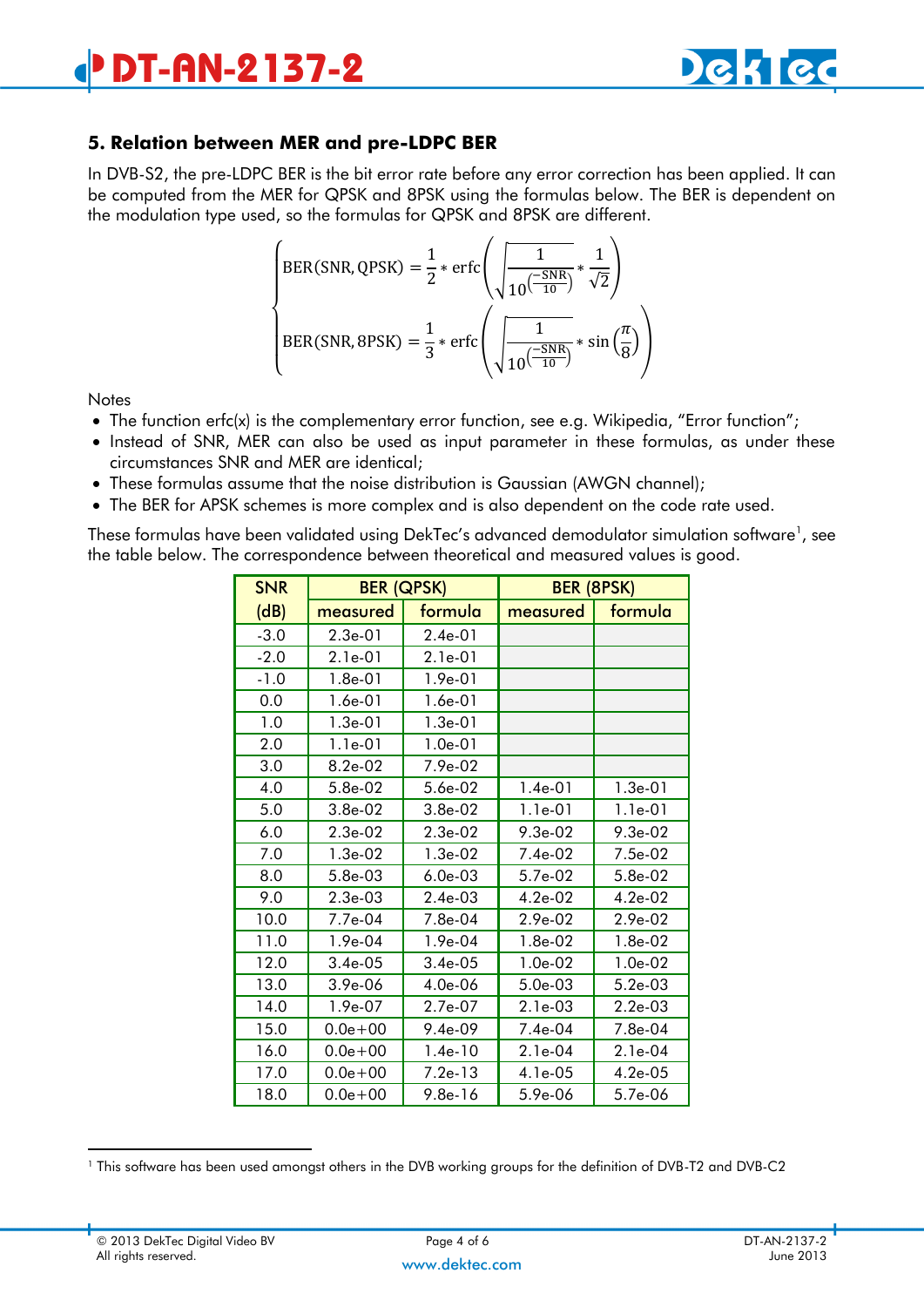# **DT-AN-2137-2**

The text box below shows a piece of C/C++ code to compute BER from SNR for QPSK and 8PSK.

```
static double Q(double x)
{
     return 0.5 * erfc(x / sqrt(2.0));
}
double get_ber_qpsk(double snr)
{
     double N0;
     N0 = pow(10.0, -snr / 10.0);
     return Q(sqrt(1.0 / N0));
}
double get_ber_8psk(double snr)
{
     double N0, Ps;
     N0 = pow(10.0, -snr / 10.0);
    Ps = 2 * Q(sqrt(2.0/N0) * sin(M PI / 8)); return Ps / 3.0;
}
```
The text box below shows a piece of C/C++ code to compute BER from SNR for QPSK, 8PSK, 16APSK and 32APSK, which uses a table with pre-computed values for the minimum distance between the constellation points.

```
static double Q(double x)
{
    return 0.5 * erfc(x / sqrt(2.0));
}
double get_ber_psk(double snr, int constellation_scheme, int coderate)
{
    int modulation_index;
    int bps;
    switch (constellation_scheme)
     {
    case QPSK: modulation_index = 0; bps = 2; break;
    case 8PSK: modulation_index = 1; bps = 3; break;
    case 16APSK:
       bps = 4; switch (coderate)
         {
         case 2_3: modulation_index = 2; break;
         case 3_4: modulation_index = 3; break;
         case 4_5: modulation_index = 4; break;
         case 5_6: modulation_index = 5; break;
         case 8_9: modulation_index = 6; break;
         case 9_10: modulation_index = 7; break;
         }
         break;
```